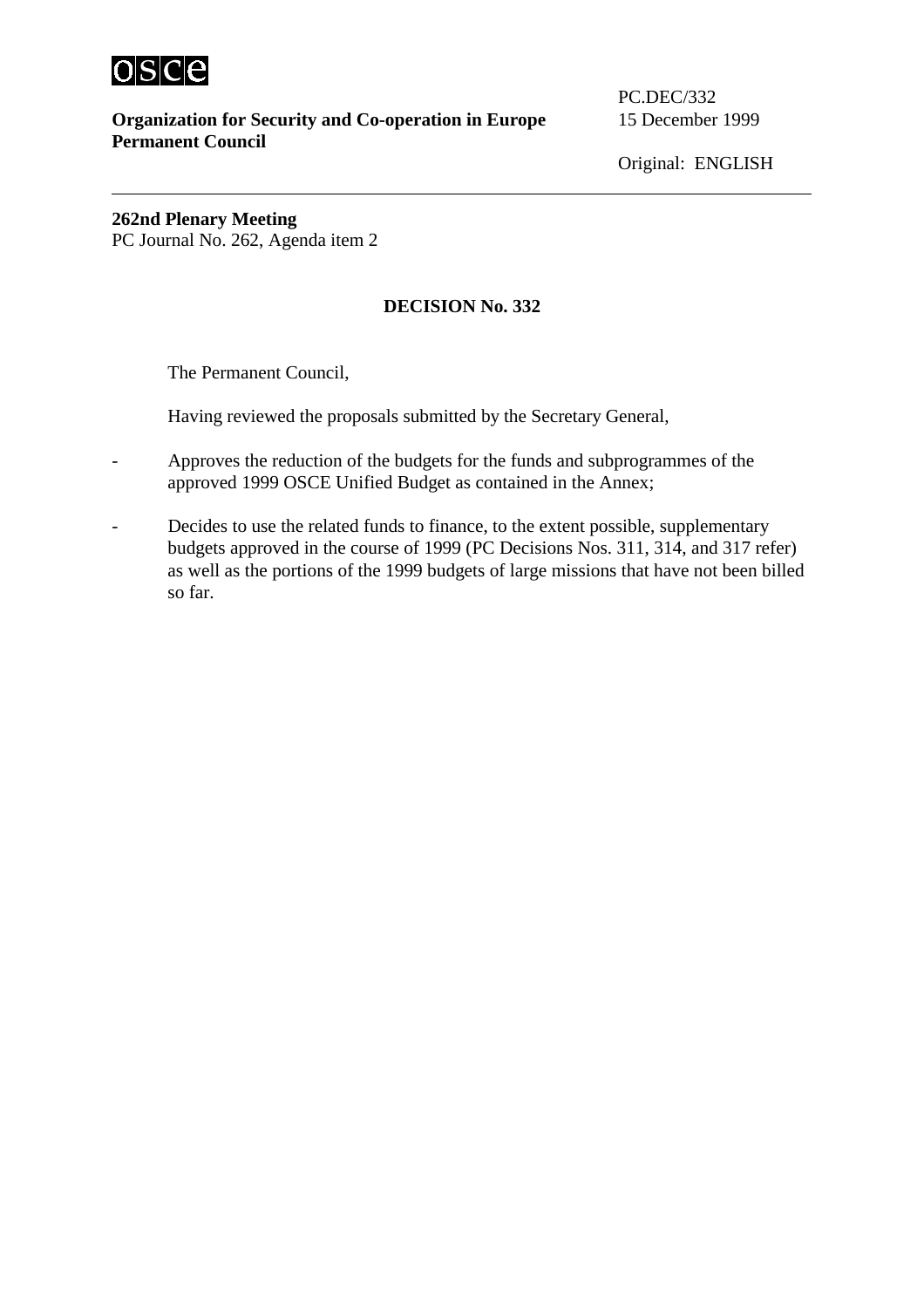### PC.DEC/332 15 December 1999 Annex

#### 1999 BUDGET REDUCTIONS

| <b>Budget Item</b>         |                                                                              | Approve<br><b>Budget</b> | Proposed<br>Reduction/<br>Increase | Proposed<br>Revised<br><b>Budget</b> |
|----------------------------|------------------------------------------------------------------------------|--------------------------|------------------------------------|--------------------------------------|
| No.                        | <b>Budget Item</b>                                                           | <b>EUR</b>               | <b>EUR</b>                         | <b>EUR</b>                           |
| <b>General Fund</b>        |                                                                              |                          |                                    |                                      |
| 3.                         | <b>Legal Services</b>                                                        | 80,231                   | $-35,800$                          | 44,431                               |
| 4.                         | <b>Auditing Services</b>                                                     | 195,287                  | $-10,000$                          | 185,287                              |
| 13.                        | <b>Mission Liaison</b>                                                       | 467,824                  | $-100,000$                         | 367,824                              |
| 18.                        | Training and Capacity Building                                               | 120,340                  | $-59,000$                          | 61,340                               |
| 23.                        | Seminars                                                                     | 61,772                   | $-50,000$                          | 11,772                               |
| 26.                        | Conferences                                                                  | 3,903,199                | $-100,000$                         | 3,803,199                            |
| 28.                        | <b>Senior Council Meetings</b>                                               | 80,740                   | $-75,000$                          | 5,740                                |
| 35.                        | Operations                                                                   | 701,616                  | $-52,800$                          | 648,816                              |
| <b>Subtotal Reductions</b> |                                                                              |                          | 482,600                            |                                      |
|                            | <b>Funds Related to the Conflict Dealt with by the OSCE Minsk Conference</b> |                          |                                    |                                      |
| 60.                        | <b>High Level Planning Group</b>                                             | 197,463                  | $-30,800$                          | 166,663                              |
| 61.                        | The Minsk Process                                                            |                          | 1,381,172 -1,000,000               | 381,172                              |
| <b>Subtotal Reductions</b> |                                                                              |                          | 1,030,800                          |                                      |
|                            | <b>OSCE Missions and Field Operations</b>                                    |                          |                                    |                                      |
| 68.                        | Assistance Group to Chechnya                                                 | 1,572,876                | $-174,000$                         | 1,398,876                            |
| 71.                        | Mission to Georgia                                                           | 1,416,230                | $-9,500$                           | 1,406,730                            |
| 73.                        | Mission to Latvia                                                            | 611,690                  | $-63,400$                          | 548,290                              |
|                            | Project Co-ordinator in the                                                  | 276,609                  | $-22,200$                          | 254,409                              |
|                            | Ukraine                                                                      |                          |                                    |                                      |
| <b>Subtotal Reductions</b> |                                                                              |                          | 269,100                            |                                      |
|                            | <b>Large OSCE Missions and Projects</b>                                      |                          |                                    |                                      |
| 81.                        | Croatia                                                                      |                          |                                    |                                      |
|                            | The Mission                                                                  |                          |                                    |                                      |
|                            | Head Office in Zagreb                                                        |                          | 14,746,738 -1,265,000              | 13,481,738                           |
|                            | <b>Co-ordination Centres</b>                                                 | 6,930,538                | $-135,000$                         | 6,795,538                            |
|                            | Secretariat Augmentation                                                     | 611,835                  | $-47,600$                          | 564,235                              |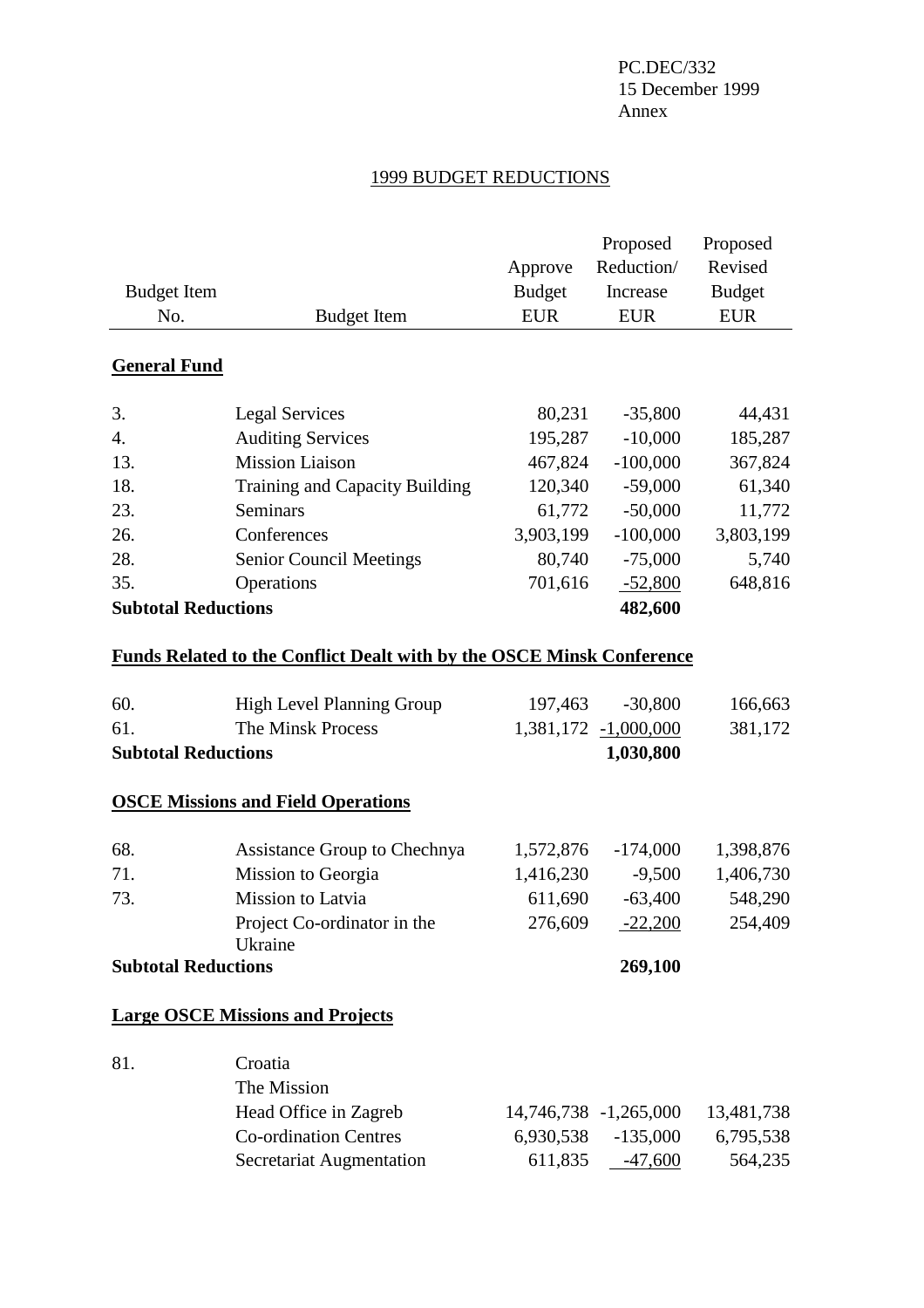# 1999 BUDGET REDUCTIONS (Continued)

| <b>Subtotal Reductions</b>  |                                 | 1,447,600     |              |               |
|-----------------------------|---------------------------------|---------------|--------------|---------------|
|                             |                                 |               | Proposed     | Proposed      |
|                             |                                 | Approve       | Reduction/   | Revised       |
| <b>Budget Item</b>          |                                 | <b>Budget</b> | Increase     | <b>Budget</b> |
| No.                         | <b>Budget Item</b>              | <b>EUR</b>    | <b>EUR</b>   | <b>EUR</b>    |
| 82.                         | Tasks in Bosnia and Herzegovina |               |              |               |
|                             | The Mission                     |               |              |               |
|                             | <b>Central Office</b>           | 9,130,248     | $-17,300$    | 9,112,948     |
|                             | Democratization                 | 3,432,991     | $-125,200$   | 3,307,791     |
|                             | Human Rights                    | 1,084,388     | $-64,300$    | 1,020,088     |
|                             | <b>Regional Stabilization</b>   | 931,532       | $-100,000$   | 831,532       |
|                             | <b>Elections Department</b>     | 18,696,808    | $-1,002,200$ | 17,694,608    |
|                             | Ombudsmen in the RS             | 492,270       | $-64,200$    | 428,070       |
|                             | <b>Regional Stabilization</b>   | 1,034,906     | $-150,000$   | 884,906       |
|                             | Secretariat Augmentation        | 863,870       | $-59,600$    | 804,270       |
| <b>Subtotal Reductions</b>  |                                 |               | 1,582,800    |               |
|                             | Mission in Kosovo               |               |              |               |
|                             | The Mission                     |               |              |               |
|                             | Management                      | 1,364,700     | $-230,000$   | 1,134,700     |
|                             | Administration                  | 23,437,900    | $-5,690,300$ | 17,747,600    |
|                             | Democratization                 | 3,446,900     | $-1,821,500$ | 1,625,400     |
|                             | Media Affairs                   | 895,500       | $-185,500$   | 710,000       |
|                             | Human Rights & Rule of Law      | 4,360,400     | $-1,063,400$ | 3,297,000     |
|                             | Election                        | 4,460,900     | $-806,800$   | 3,654,100     |
| <b>Subtotal Reductions</b>  |                                 |               | 9,797,500    |               |
| <b>Total Large Missions</b> |                                 |               | 12,827,900   |               |
| <b>Total Reductions</b>     |                                 |               | 14,610,400   |               |